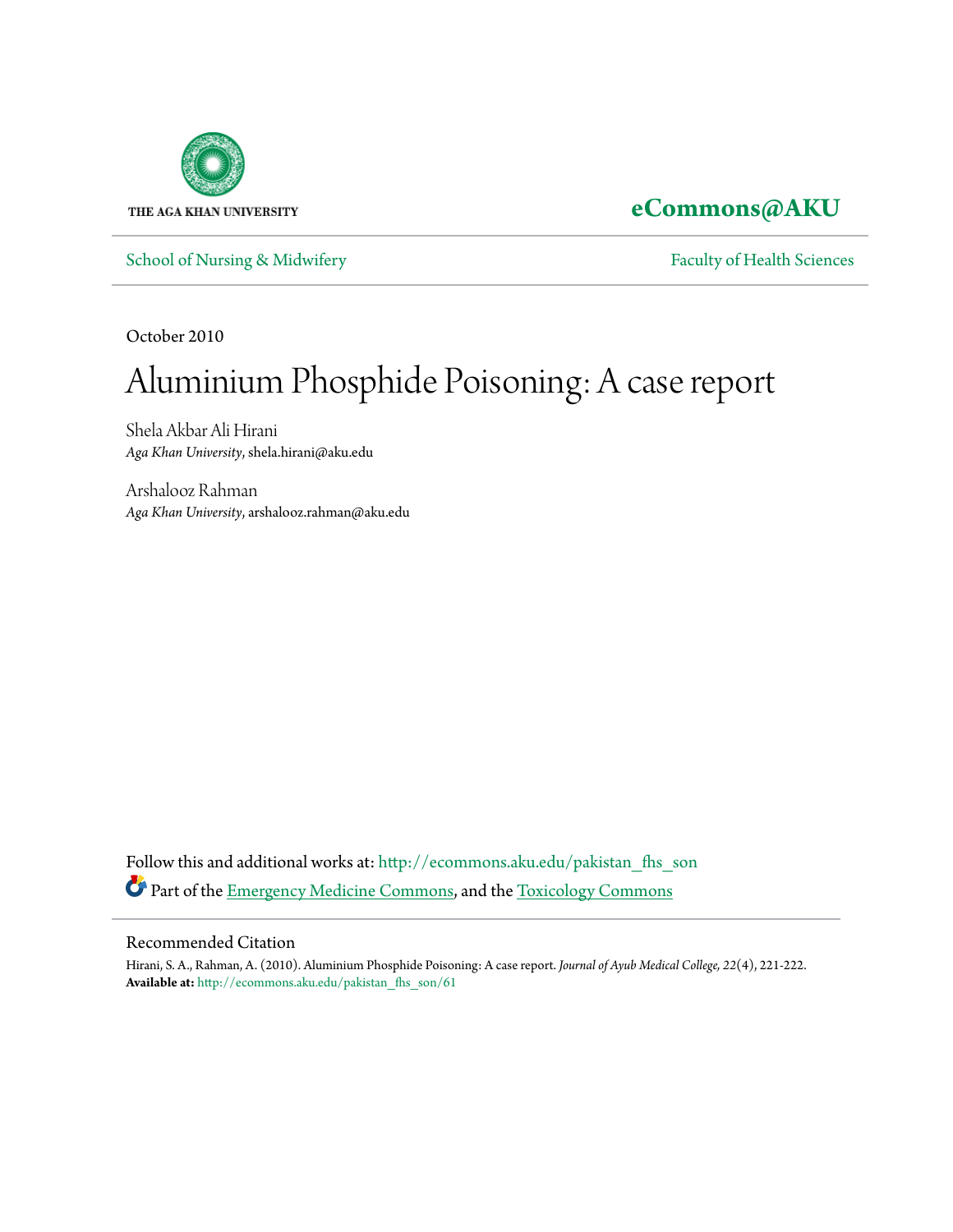### **CASE REPORT ALUMINIUM PHOSPHIDE POISONING: A CASE REPORT**

**Shela Akbar Ali Hirani**, **Arshalooz Rahman\***

**Aga Khan University School of Nursing, \*Aga Khan University Hospital, Karachi, Pakistan**

This paper reports the case of a family in which three children were presented at Emergency Room (ER) with poisoning after the use of a pesticide at home. Initially, the cases were managed as routine cases of organophosphorus poisoning; however, the death of two children made the health team members realise that the poison's effects were delayed and devastating. Later, the compound was identified as Aluminium Phosphide (ALP), and the life of the last surviving child in the family was saved.

#### **CASE REPORT**

Three young children of ages 8, 5, and 3 years were brought to the ER of a private tertiary care setting in Karachi, Pakistan. These children were admitted with complaints of diarrhoea, vomiting, and drowsiness. On admission, it was notified by the parents that the night before they had used an insecticide (25 tablets) to kill bed bugs in their children's room. The insecticide was bought at the cost of Rs. 400/- (\$5) from a door to door vender who sold these tablets in a closed jar by publicising them as bugs killing tablets. The next morning the parents noticed that all their three children were drowsy and were experiencing breathing problems so they rushed to the ER. The condition of the eldest child (8 year old girl) was very serious and she expired on her way to the hospital. Keeping in view the history and the children's condition, the 3 year old child (male) was admitted in the Intensive Care Unit, whereas, the 5 year old child (male) was admitted in the Paediatric Unit. The health team assumed that the inhaled poisoning was because of an organophosphorus compound utilised to kill bed bugs, so both these children were managed accordingly. After two days of treatment, the youngest child (3 year old) revealed improvement in his haemodynamics so he was discharged from the hospital. However, after 10 hours of his discharge from hospital the child expired at home. This unexpected event made the paediatric health team members realise that the poison may not have been an organophosphorus poison, as this poison does not have delayed effects.

After this event, the health team members reexamined the lastly surviving child (5 year old) both clinically and diagnostically. On the third day of hospitalization, though this child appeared clinically stable, his clinical examination revealed delayed capillary refill of 4 seconds. Moreover, his Echo revealed Ejection Fraction (EF) of less than 50%. After these findings, the child was shifted to the Cardiac Stepdown Unit, where Dopamine infusion was started and the child was closely monitored for his haemodynamic status. As the nature of poison was unknown, so the child's parents were asked to bring the specimen for

further investigation. It was shocking to observe that the compound was not a branded insecticide as it was unlabeled. The compound seemed to be a commercially prepared tablet and it released a strong garlic odour. Further analysis of the compound by the Pakistan Council of Scientific and Industrial Research (PCSIR) confirmed that it was Aluminium Phosphide. On knowing the type of poison and its cardiopulmonary toxicity, the child was managed for 2 more days with Methylprednisolone, Dobutamine infusion, Oxygen administration, and Ipratropium Nebulisation at the Paediatric Cardiac Step-down Unit. After 48 hours of therapy, Echocardiography was repeated. This showed an improvement in EF to 60%. Finally, the child was saved and after two more days of close observation, the child was discharged from hospital and followed in the consulting clinic. Currently the child is fine and the family is going through grieving process.

#### **DISCUSSION**

Aluminium Phosphide (ALP) pills produces a lethal Phosphine gas when it comes in contact with Hydrochloric Acid or water in the stomach. Phosphine is an extremely toxic colourless gas that releases a fishy or garlic-like odour. 1 It is used for the fumigation of stored grains and the elimination of rodents in agriculture. Due to the poisonous nature of the compound it is not commonly available; however, it is often sold in the black markets. In the past, ALP has been used by Indian villagers as a way of committing suicide. No specific antidote has been identified as yet for ALP.

The ingestion or inhalation of ALP has multisystem manifestations as it affects multiple systems, including gastrointestinal, respiratory, cardiovascular, musculoskeletal, central nervous system, and urinary system.<sup>1-3</sup> Intentional or unintentional exposure to this compound can result in the victim having nausea, vomiting, abdominal pain, diarrhoea, thirst, arrhythmia, sino-atrial block, chest tightness, decreased EF on echocardiography, dyspnoea, pulmonary oedema, muscle pain, fatigue, chills, stupor, syncope, vertigo, fatigue, parasthesia, electrolyte imbalance, burning sternal pain, and renal and liver